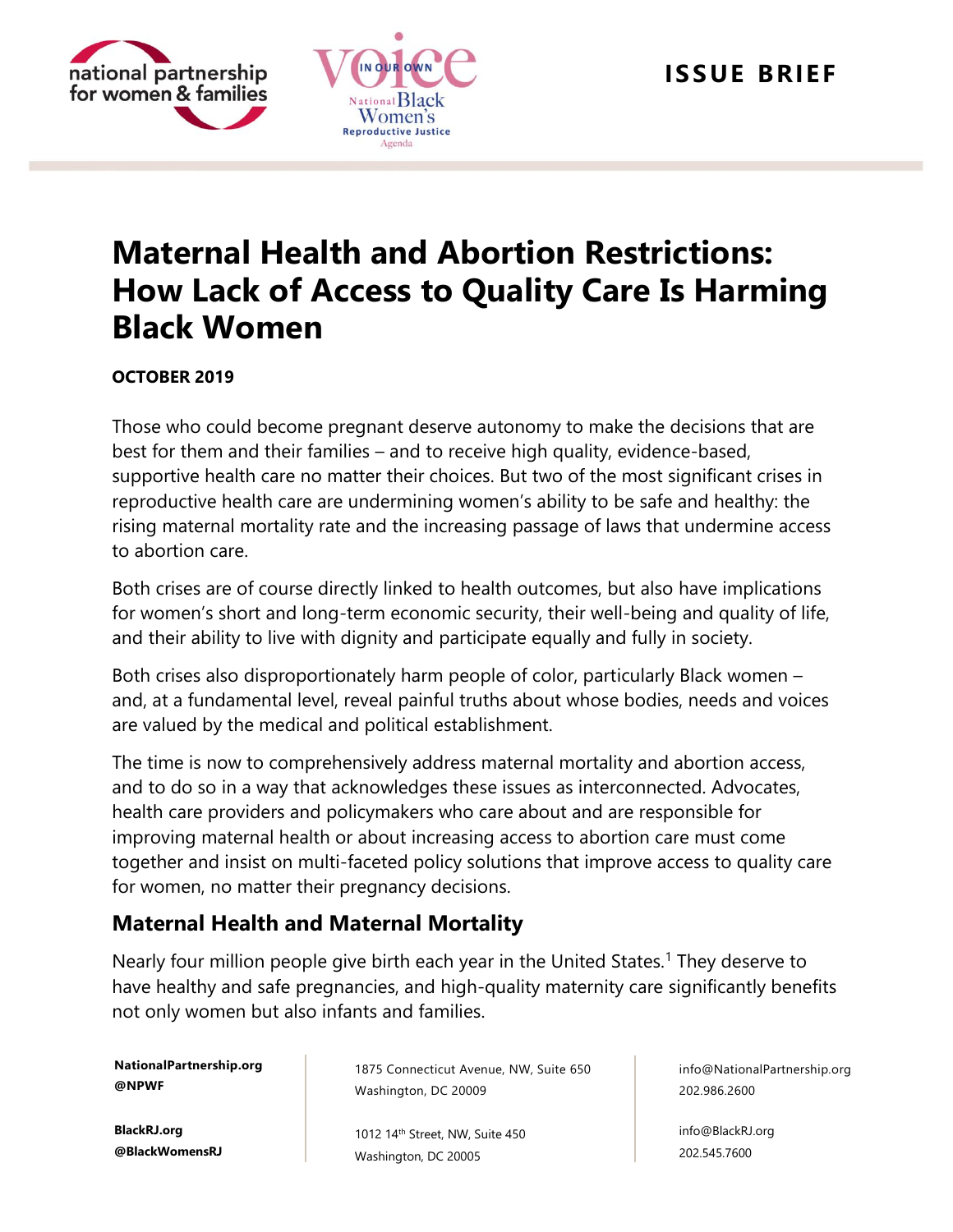However, our country is facing a crisis around maternal health and mortality. Approximately 700 women die every year from pregnancy and birth, $<sup>2</sup>$  and an additional</sup> 50,000 experience a pregnancy complication so severe that they nearly die.<sup>3</sup> And even though about  $3$  in 5 pregnancy related deaths could be prevented, $4$  the maternal mortality rate has continued to rise with alarming speed.<sup>5</sup> Maternal deaths are emblematic of the broader challenges facing the health care system, such as high costs, gaps in insurance coverage, lack of access to quality and community-based care, and a failure to integrate women's voices into decisions around care delivery and payment and to respect and listen to women receiving care. Societal factors – also known as social determinants of health – such as lack of access to safe and affordable housing, nutritious food, adequate and reliable transportation and close proximity to hazardous environmental toxins also play a significant role in contributing to poor maternal health outcomes.

#### *Disproportionate Impact on Black Women*

The maternal health crisis is particularly acute – and alarming – for Black women.<sup>6</sup> Black women in the United States are three to four times more likely to experience a pregnancy-related death than white women.<sup>7</sup> Those deaths are also more likely to have been preventable.<sup>8</sup> Importantly, Black women's heightened risk of pregnancy-related death spans income and education levels,  $9$  suggesting that deeper societal factors, including racism in the health care system, are root causes of this crisis.

Black women are more likely to be exposed to negative social determinants of health; they experience higher rates of poverty, homelessness and housing insecurity, food insecurity and unreliable transportation, $10$  and numerous studies show that disparities in birth outcomes are, at least in part, attributable to these factors.<sup>11</sup> For example, due to racism, sexism and other systemic barriers that have contributed to income inequality, Black women are typically paid just 61 cents for every dollar paid to white, non-Hispanic men. Median wages for Black women in the United States are \$36,735 per year, which is \$23,653 less than the median wages for white, non-Hispanic men.<sup>12</sup> These lost wages mean Black women and their families have less money to support themselves and their families, and may have to choose among essential resources like housing, childcare, food and health care. These trade-offs are evident in Black women's health outcomes and use of medical care. Compared to white women, Black women are more likely to be uninsured,<sup>13</sup> face greater financial barriers to care when they need it<sup>14</sup> and are less likely to access prenatal care.<sup>15</sup> Indeed, Black women experience higher rates of many preventable diseases and chronic health conditions, including higher rates of diabetes, hypertension and cardiovascular disease.<sup>16</sup>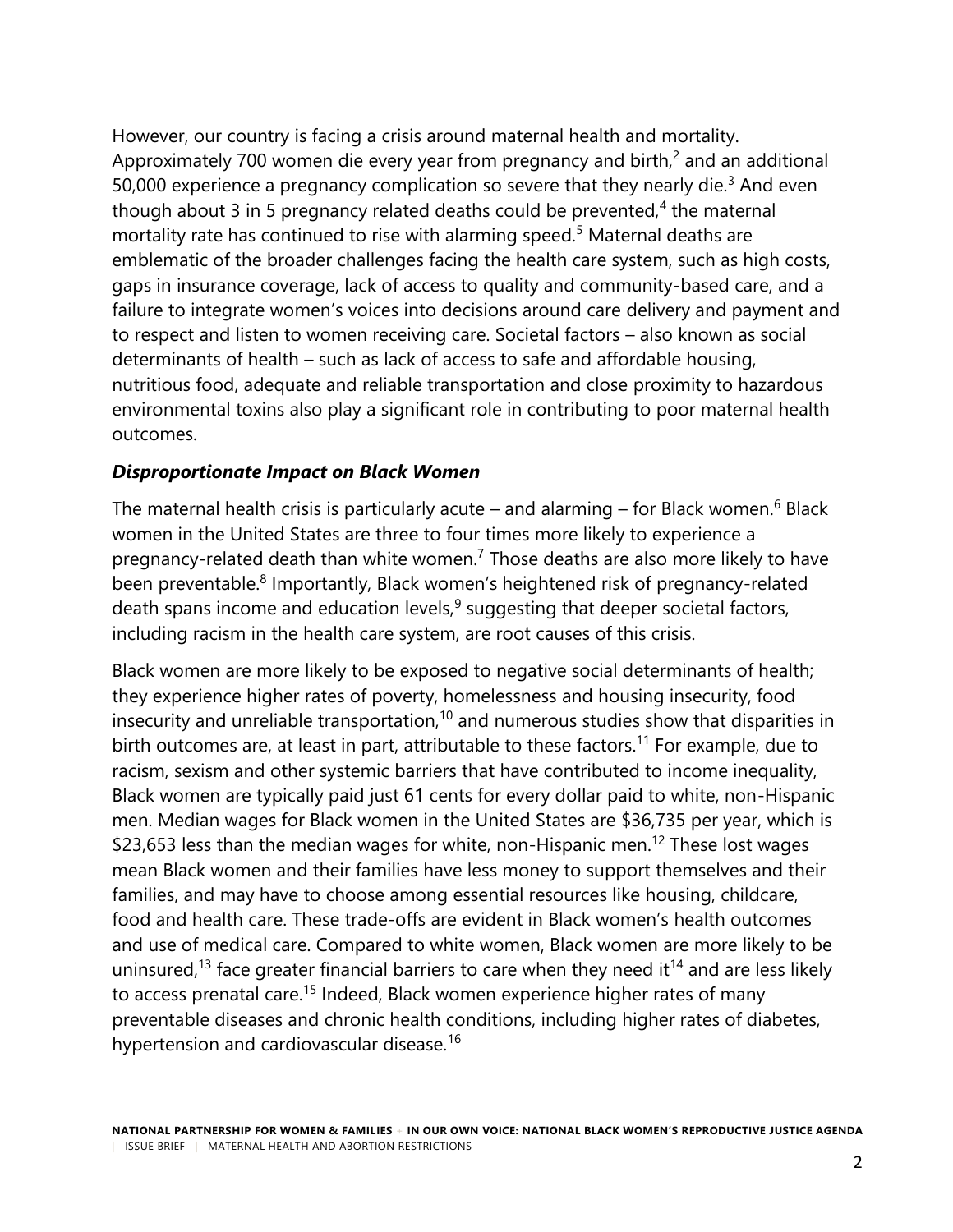In addition, systemic societal discrimination and the stress that it causes negatively affects women's health.<sup>17</sup> Black women experience physical "weathering," meaning their bodies age faster than white women's due to exposure to chronic stress linked to socioeconomic disadvantage and discrimination over the life course, thus making pregnancy riskier at an earlier age.<sup>18</sup> When, or if, Black women choose to become pregnant, these health conditions influence both maternal and infant health outcomes.

Compounding these social factors is historical and ongoing racism within the health care system itself. From scientific research and experimentation that exploited Black women, to disparities in the quality of facilities serving communities of color, to implicit bias that informs how providers assess and treat individuals, these factors have a significant negative impact on the type and quality of care that Black women receive.<sup>19</sup> Furthermore, Black women may delay or avoid seeking care because of a justifiable mistrust of providers – and then when they do seek care, their symptoms, pain or other needs are frequently minimized or ignored. Indeed, research has found that Black women are more likely than white women to report experiencing discrimination in the health care system,<sup>20</sup> and are also more likely to receive lower quality care than white women $21$ 

## **Barriers to Abortion Access**

Abortion is an essential part of health care and a basic human right. Nearly one in four women in the United States will have an abortion by age 45.<sup>22</sup> Access to abortion care facilitates people's autonomy, dignity and ability to make decisions about their bodies, their lives and their futures. It also enables people to adequately care for themselves and their families, and to fully contribute to American society. In short, abortion is fundamental to women's equality, and all people deserve access to abortion care and to comprehensive reproductive health care.

Yet across the country, access to abortion is under attack. Bans on abortion have been moving with alarming speed in state legislatures.<sup>23</sup> For example, just since January 2019, bans on abortion after 6 weeks – before most people even know that they are pregnant – passed in Louisiana, Ohio, Georgia, Kentucky and Mississippi. A ban on abortion after 8 weeks passed in Missouri, and the state is currently attempting to revoke the license to provide abortion care from the last remaining Missouri clinic, meaning the state could be the first without an abortion provider since before *Roe v. Wade*. Similarly, Alabama passed a law that criminalizes abortion at any stage in pregnancy. Trigger laws, which would automatically criminalize abortion in the event that *Roe v. Wade* is overturned, have recently passed in Arkansas, Kentucky, Missouri and Tennessee. And bans on a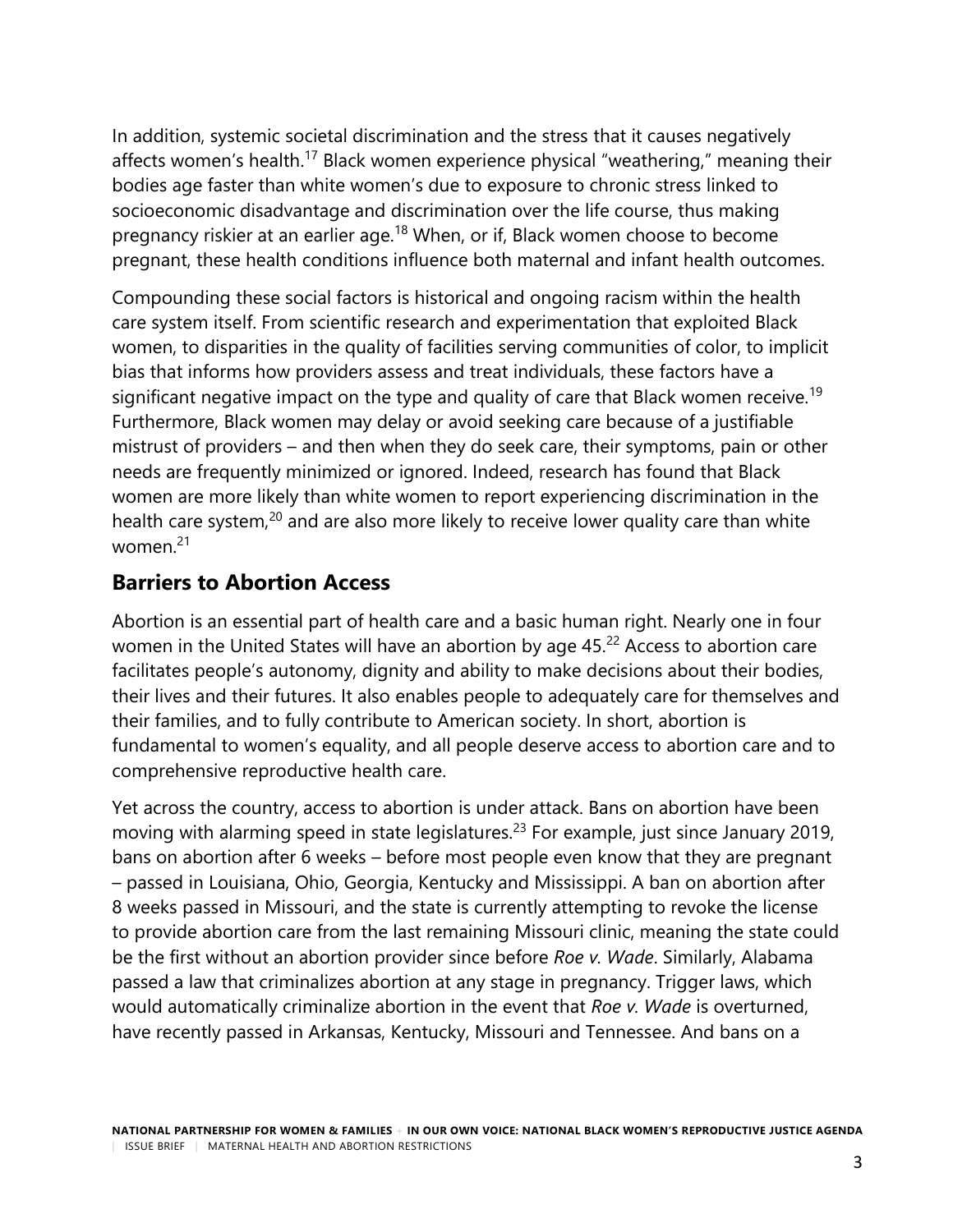commonly-used method of care for abortions after 14 weeks of pregnancy passed in Indiana and North Dakota.<sup>24</sup>

These bans are compounded by other efforts at both the federal and state levels to limit access to abortion care and family planning services, such as the Trump administration's rule prohibiting Title X recipients from referring patients for abortion care, state efforts to prohibit Planned Parenthood from receiving reimbursement under state Medicaid programs, and other strategies to limit who can provide abortion care and other reproductive health services. In addition, for decades, states have passed and continue to pass anti-abortion laws that ignore evidence and science and mandate how health care providers must practice medicine, regardless of the provider's professional judgment, ethical obligations or the needs of patients. These laws make care harder for patients to access and often drive up costs without improving patient experience or health. Examples of these laws include biased counseling requirements, which dictate the information that a health care provider must give to a patient, including

requirements to provide biased or medically inaccurate information; mandatory delay laws that force providers to delay time-sensitive care regardless of the provider's medical judgment or the patient's needs and preferences; and other laws that impose burdensome and medically unnecessary requirements on providers and people seeking care. In addition, federal and state laws have restricted the availability of coverage for abortion care in both public and private insurance programs.

#### *Disproportionate Impact on Black Women*

As a result of many factors, including systemic racism, Black women disproportionately face geographic, transportation, infrastructure and economic barriers to obtaining abortion care, and are more likely to be harmed by these various bans and

#### **THE HYDE AMENDMENT AND COVERAGE RESTRICTIONS**

Since 1976, the Hyde Amendment has prohibited federal funds from covering abortion care for women enrolled in Medicaid, except in very narrow circumstances. Similar coverage restrictions apply to people enrolled in Medicare and the Children's Health Insurance Program (CHIP), as well as women in the military, in federal prisons and the Peace Corps; Native American women; and low-income women in the District of Columbia. In addition, 34 states and the District of Columbia prohibit the use of state funds to cover abortion under their state Medicaid programs, except in limited cases $25$  – and many states restrict abortion coverage even further, for example by prohibiting private insurance coverage of abortion care.<sup>26</sup> As a consequence, abortion care is pushed out of reach for millions of women – with the burden falling heaviest on women of color, low-income women and young women. The ability to make personal health care decisions should not depend on how much money a woman makes, where she lives or where she gets her health insurance.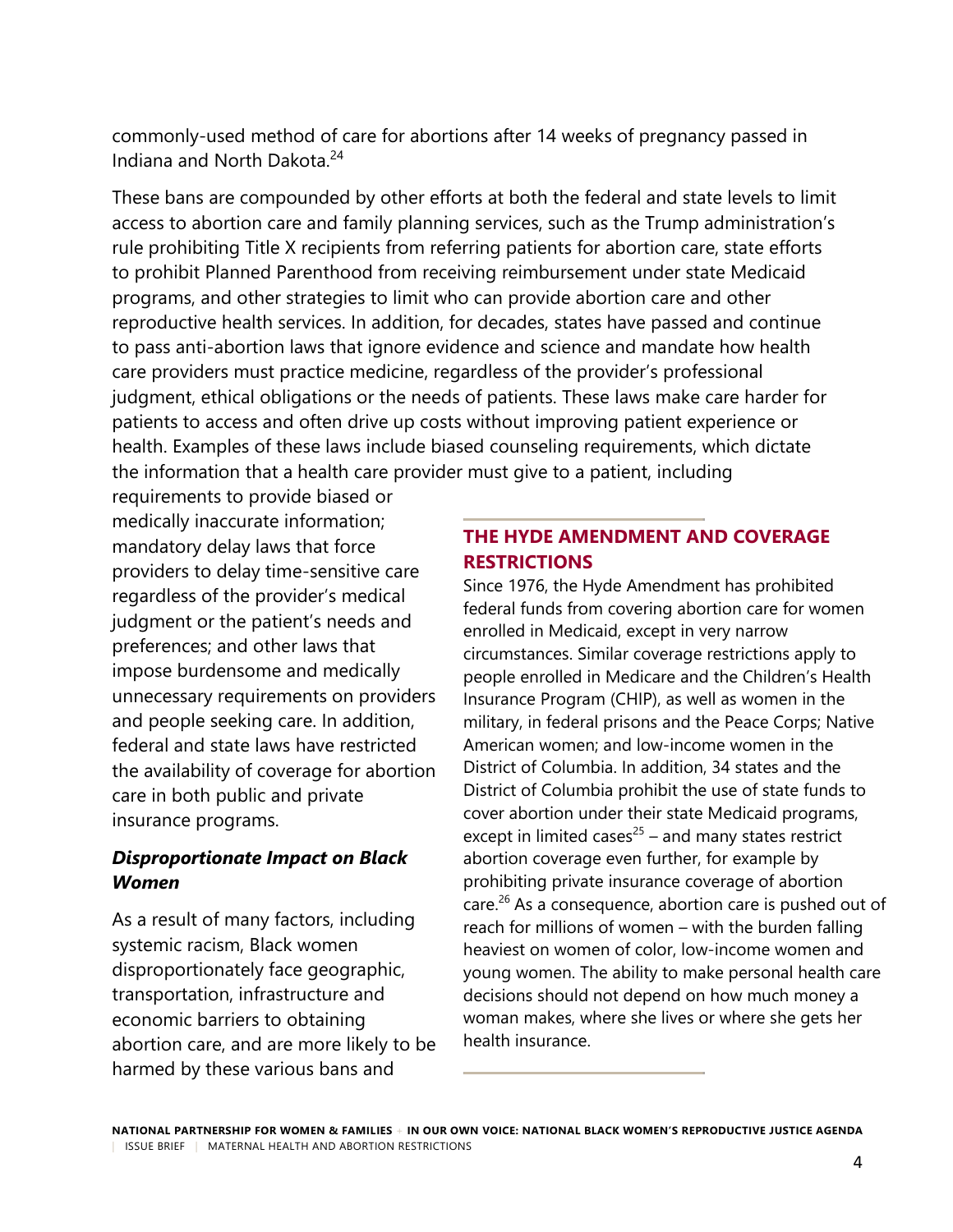restrictions. For example, coverage bans – abortion restrictions that prohibit coverage for abortion in public or private health insurance, or make it more difficult to obtain – disproportionately affect women of color.<sup>27</sup> These bans – a result of the federal Hyde Amendment and similar state laws – effectively deny women access to abortion based on how much money they have. Women of color live at the intersection of multiple disparities and structural barriers that lead to a higher likelihood of being Medicaideligible and therefore, subject to Hyde. The high out-of-pocket costs only increase when care is delayed due to barriers imposed on those seeking abortion, such as TRAP laws, mandatory delays, biased counseling laws, ultrasounds requirements and more. This means that women of color are too often unable to afford abortion care and may be forced to decide between paying for things like rent or groceries and paying for an abortion. Not being able to access abortion care further increases the economic disparities that women of color face: women who are denied an abortion are more likely to fall into poverty than women who are able to obtain the care they need.<sup>28</sup> Aside from the economic impacts, the injustice of not being able to have control over one's own reproductive life and choices has detrimental effects on women's well-being and on their ability to participate fully in society.

For Black women in particular, abortion restrictions have a disproportionate impact on their ability to access care. For example, the majority of Black people in the United States live in the South, where many states, such as Louisiana and Mississippi, are hostile to abortion and have multiple types of abortion restrictions in place.<sup>29</sup>

# **The Connection between Abortion Restrictions and Maternal Health**

The impacts of maternal mortality and increasing abortion restrictions are closely related to each other – both at the level of a person's health experiences and outcomes, and at the deeper level of our political and social values.

First, women who were denied an abortion and then gave birth report worse health outcomes up to five years later as compared to women who receive a desired abortion.<sup>30</sup> More specifically, according to a longitudinal study that is frequently cited in peer-reviewed journals, women who are denied abortion care are more likely to experience eclampsia, death and other serious medical complications during the end of pregnancy; more likely to remain in relationships where interpersonal violence is present; and more likely to suffer anxiety.<sup>31</sup>

Research has found that states with higher numbers of abortion restrictions are the exact same states that have poorer maternal health outcomes, $32$  and various factors may be at the root of this correlation. For example, trying to obtain and then being denied abortion care can cause high levels of stress that negatively impact both maternal and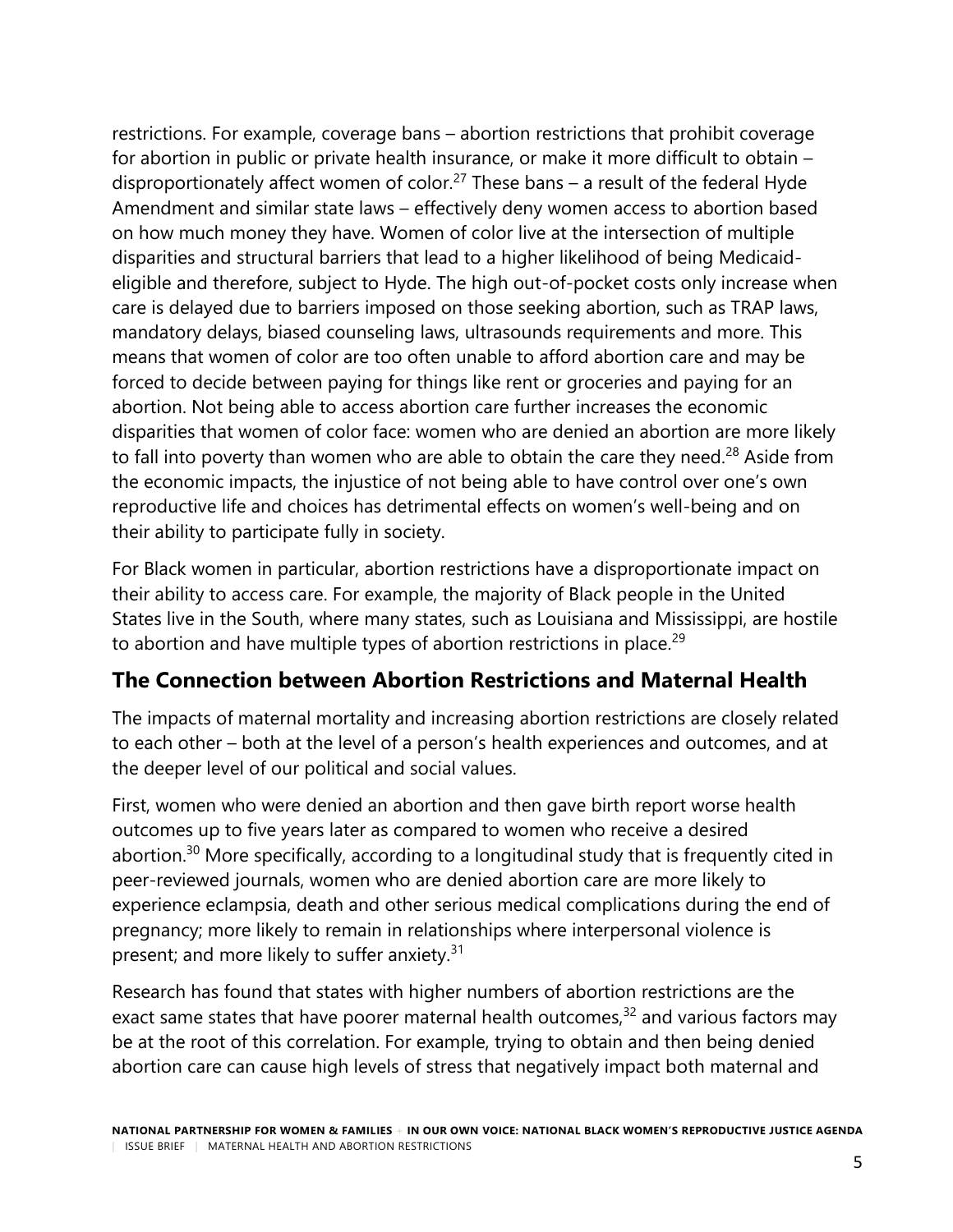child health.<sup>33</sup> Women who are denied an abortion are also more likely to delay prenatal care, which can result in higher incidence of maternity-related and infant health problems.<sup>34</sup> For women who experience illnesses or conditions during pregnancy where abortion would be medically indicated – but where state law has made abortion inaccessible or entirely unavailable – being forced to carry a pregnancy to term can exacerbate their health conditions and put them at much higher risk for serious complications or death.

In addition, at the policy level, cuts to family planning providers and underfunding of state Medicaid programs, along with other similar government actions – common in states with restrictive abortion laws – also significantly limit women's ability to access affordable, timely and quality prenatal care, increasing the likelihood that women in those states will experience poor maternal and infant health outcomes. As *Roe v. Wade* is increasingly threatened, and even fewer women have access to abortion care, we can

#### **IMPACT ON ECONOMIC SECURITY**

- **O** Research shows that women who are denied abortion care are worse off financially and significantly more likely to fall into poverty than women who are able to get the care they need. $35$
- Access to abortion is linked to greater workforce participation and higher lifetime earnings; women who are denied an abortion had more than three times greater odds of being unemployed six months later than women who were able to access an abortion.<sup>36</sup> In one study, women who were able to have an abortion were six times more likely to have positive life plans – most commonly related to education and employment – and are more likely to achieve them than women denied an abortion. $37$
- **O** Access to abortion care also benefits children and families, most directly by allowing people to take on the costs of having children when they are best able or to have the resources necessary to care and provide for the children they already have. Research has found that denying women abortion care has negative developmental and socioeconomic consequences for their existing children.<sup>38</sup>

anticipate that the maternal mortality crisis will only worsen, particularly for women of color and low-income women.

#### *Disproportionate Impact on Black Women*

The intersection of abortion restrictions and maternal health outcomes is particularly harmful to Black women. As described above, restrictions and bans on abortion care fall disproportionately on Black women and exacerbate existing health disparities, including in maternal health and maternal mortality. Black women also are more likely to face policy and structural barriers that inhibit their ability both to access abortion care and to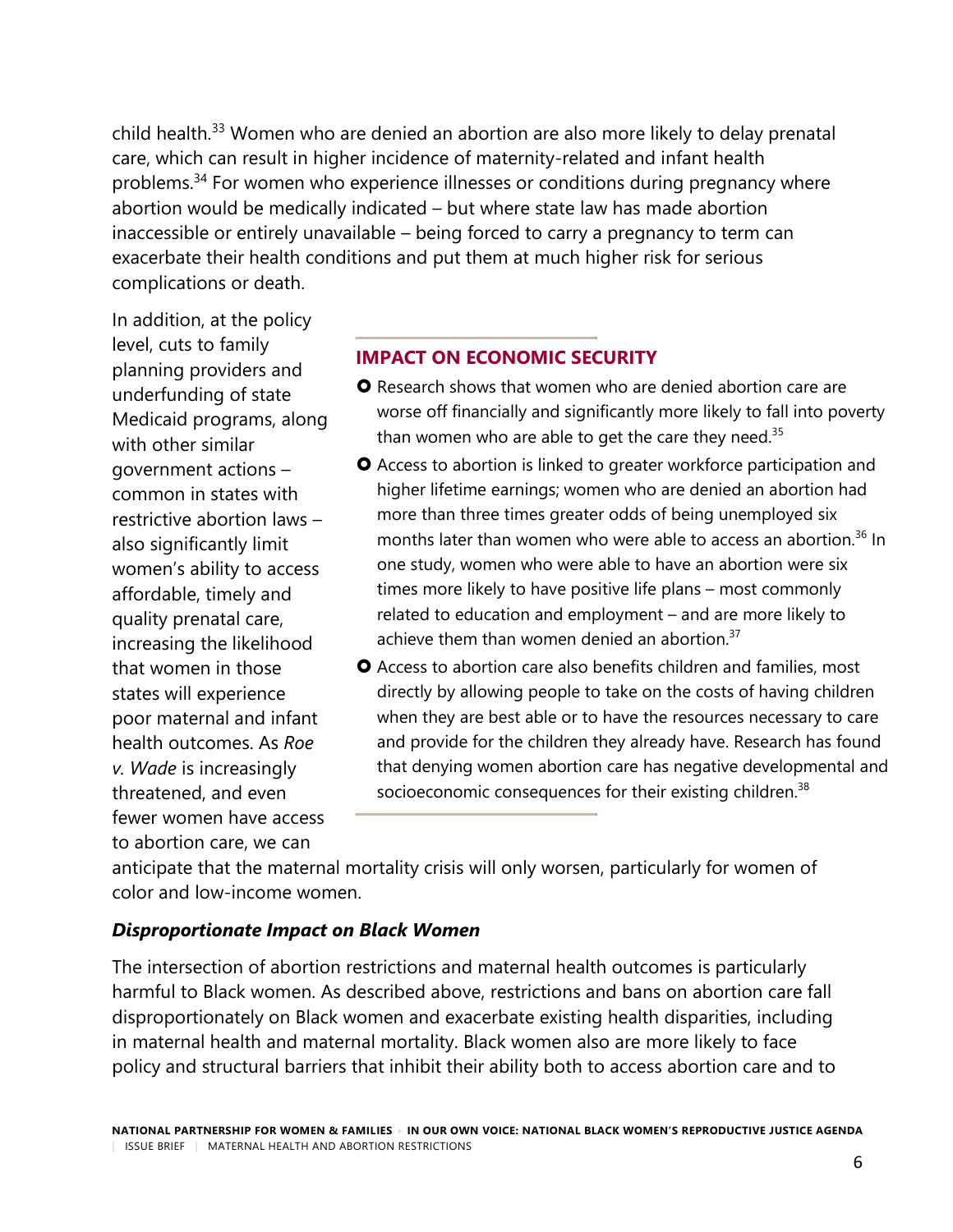have healthy pregnancies – policies like paid sick days, pay equity, affordable health insurance, access to contraception and freedom from pregnancy discrimination at work – that compound the impact of these intersecting issues in their lives.<sup>39</sup>

More fundamentally, policies that undermine access to abortion care and quality maternal health care are rooted in persistent structural racism and sexism. In the field of reproductive and obstetric health care specifically, there is a history and ongoing legacy of reproductive control and years of coercive policies and practices based on race.<sup>40</sup> Consequently, Black women often distrust health care systems and providers, and can be reluctant to seek care. And the system and providers in it, as a result of embedded racism, often do not trust Black women and what they say they want or need in terms of their own care. This manifests both in the denial of abortion care and in the minimization or ignoring of pain that women report experiencing during maternity care. All too often, then, Black women do not get the care that they want or need.

# **Policy Solutions**

To ensure meaningful access to abortion care and to improve women's maternal health – particularly for Black women – we need a multi-faceted, cross-issue approach that directly confronts how and where quality care has been undermined, responds to women's health needs across the lifespan, expands patient-centered and affordable care, and addresses social determinants of health including economic security.

- **Expand and maintain access to health coverage.** All people regardless of race, income level, immigration status, gender identity or sexual orientation – should have high-quality, affordable, comprehensive insurance coverage. Plans should provide the benefits that women need to be healthy at all stages of their lives, including reproductive care, maternity care, behavioral health, preventive care and long-term services and supports. Insurance coverage should also not subject individuals and families to high health care costs and financial hardship.
- **Expand access to quality, patient-centered and comprehensive reproductive health care.** Reproductive health care, including abortion care, is essential, basic health care and should be available to all people no matter where they live, how they are insured or how much they earn. Federal and state level restrictions that prohibit insurance coverage for abortion care should be repealed, as should laws that erect burdensome and medically unnecessary barriers to timely, high-quality care. In addition, it is critical to expand access to contraception and related counseling, and to strengthen the Title X family planning program and protect it from political interference that undermines the program's integrity and compromises the quality of care that patients receive.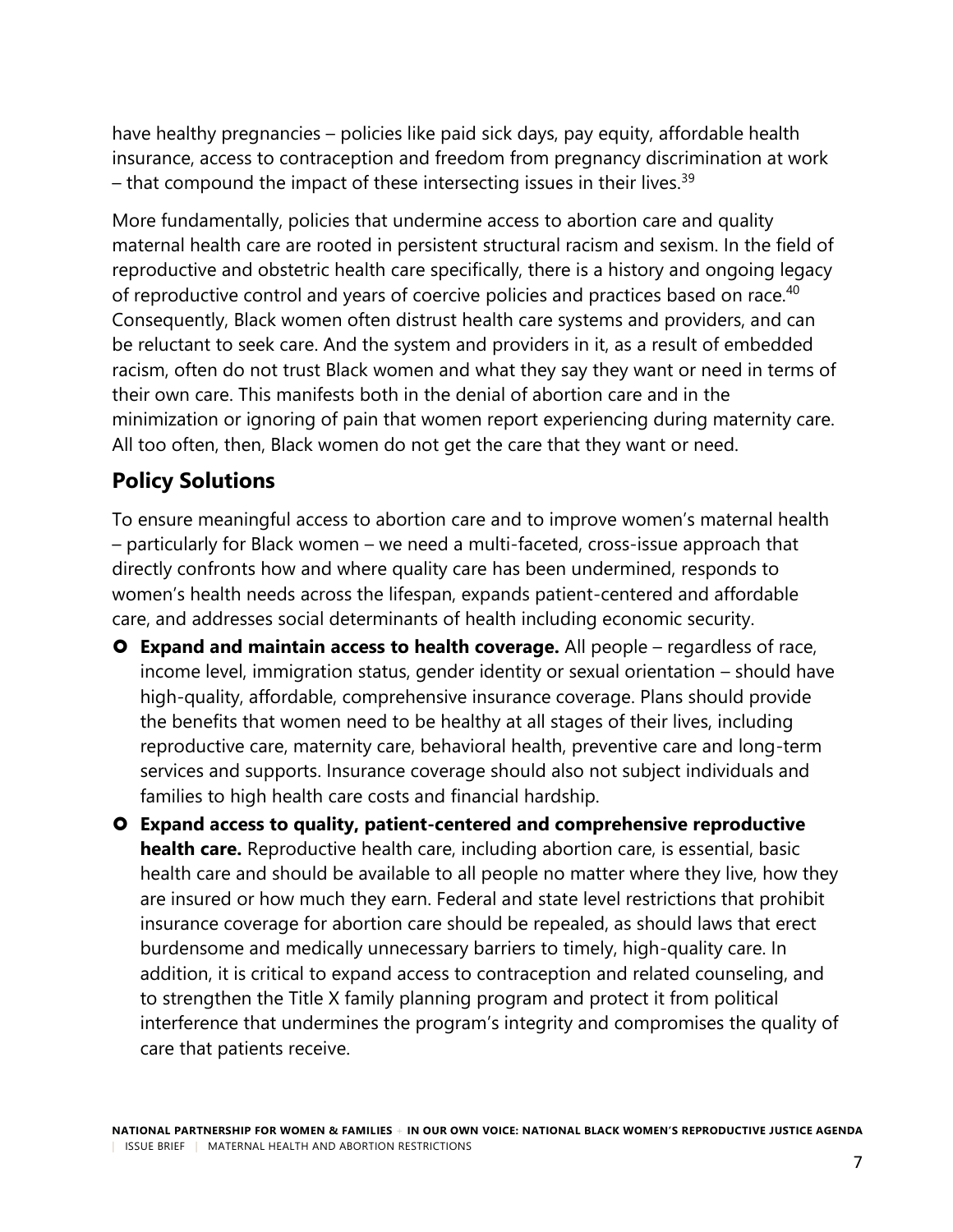- **Provide patient-centered care that is responsive to the needs of Black women.** Black women should receive health care that is respectful, culturally appropriate, safe and of the highest quality. Public policies and medical practice should incentivize providing patient-centered care that focuses on Black women's individualized needs, including their non-clinical, social needs. Moreover, policies should endeavor to eradicate cultural biases and discrimination in medical practice and medical education, increase provider diversity in maternity and reproductive care, and hold individual providers and hospital systems accountable if they fail to provide unbiased, high-quality, evidence-based care.
- **Address the social determinants of health. Social determinants of health are the conditions under which people live, work and play.** These conditions have consequential and varying effects on health outcomes across race and ethnicity. For Black women who are affected by structural inequality and discrimination, the chronic stress of poverty and racism has been shown to have a harmful effect on health outcomes and is linked to their persistent maternal health disparities.<sup>41</sup> Importantly, though, these social factors can be modified to improve health outcomes, including through policies that raise incomes and build wealth; provide access to clean, safe and affordable housing and neighborhoods; improve the quality of education; prioritize reliable public transportation and transport for medical appointments; and increase the availability of healthy, affordable food.
- **Expand and protect access to trusted community providers of both maternity and abortion care.** A strong provider network – including advanced practice clinicians, midwives and doulas – practicing in a range of settings, including clinics and community-based health care centers, is necessary to support people's ability to access quality providers that they trust. The health care workforce should also be similar in background and identity to the people receiving care, and policies should support the development of a diverse workforce.
- **Invest in innovative approaches to care like community-based and more holistic care models.** Community-based care models (CBMs) provide an alternative model of care delivery tailored to address maternal and infant health disparities. The growing number of community-based perinatal health worker organizations across the country demonstrate that culturally-relevant services predicated on choice, autonomy and respect can improve maternal and infant health outcomes and have the potential to narrow health disparities.<sup>42</sup> Programs provided by CBMs play an essential role in providing services in communities and neighborhoods where many people experience barriers to care, including maternity care deserts and mistrust of conventional services, but there are not enough models to reach everyone who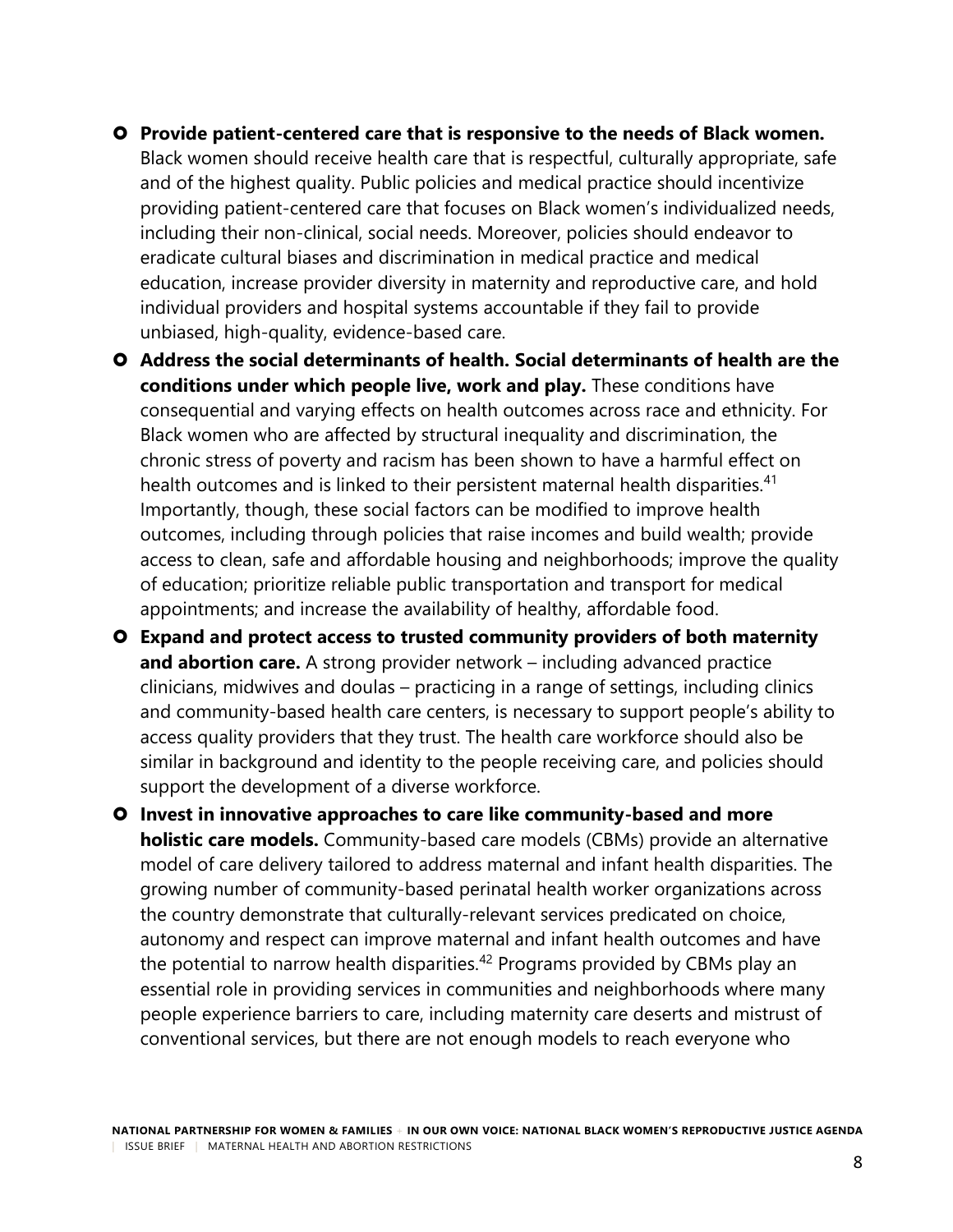needs assistance. Policies should promote increased development and sustained funding for CBMs.

 **Create and expand protections for pregnant and parenting people that help them manage work and family responsibilities**, including pregnancy nondiscrimination laws, paid family and medical leave, paid sick days, affordable childcare and living wage laws.

## **Conclusion**

In the face of the rising maternal mortality and severe maternal morbidity rates and increasing restrictions on abortion care, health care providers, advocates and policymakers must recognize the relationship between these issues and commit to tackling them in tandem. Black women – indeed, all women and those who could become pregnant – deserve access to the full spectrum of reproductive health care, including abortion and maternity care. Even more so, that care must be high quality, affordable and responsive to the social environments in which Black women work and live. Only then will Black women be able to live healthy, secure and full lives.

<sup>1</sup> Hamilton, B., Martin, J., Osterman, M., & Rossen, L. (2019, May) *Births: Provisional Data for 2018* (p. 1). Retrieved 5 September 2019, from<https://www.cdc.gov/nchs/data/vsrr/vsrr-007-508.pdf>  $\overline{a}$ 

<sup>2</sup> Centers for Disease Control and Prevention. (2019, May 7). *Vital Signs: Pregnancy-Related Deaths*. Retrieved 5 September 2019, from<https://www.cdc.gov/vitalsigns/maternal-deaths/>

<sup>3</sup> Centers for Disease Control and Prevention. (2017, October). *Maternal Health: Advancing the Health of Mothers in the 21st Century.*  Retrieved 19 September 2019, fro[m https://www.cdc.gov/chronicdisease/resources/publications/aag/pdf/2016/aag-maternal](https://www.cdc.gov/chronicdisease/resources/publications/aag/pdf/2016/aag-maternal-health.pdf)[health.pdf](https://www.cdc.gov/chronicdisease/resources/publications/aag/pdf/2016/aag-maternal-health.pdf)

<sup>4</sup> See note 2.

<sup>5</sup> See Centers for Disease Control and Prevention. (2019, June 4). *Reproductive Health: Pregnancy Mortality Surveillance* System. Retrieved 5 September 2019, from [https://www.cdc.gov/reproductivehealth/maternalinfanthealth/pregnancy-mortality-surveillance](https://www.cdc.gov/reproductivehealth/maternalinfanthealth/pregnancy-mortality-surveillance-system.htm)[system.htm](https://www.cdc.gov/reproductivehealth/maternalinfanthealth/pregnancy-mortality-surveillance-system.htm)

<sup>&</sup>lt;sup>6</sup> Ibid. Latina women, Asian and Pacific Islander women, and Native American women also have disproportionately high rates of maternal mortality. This issue brief, however, is focused specifically on Black women.

<sup>&</sup>lt;sup>7</sup> See Tucker, M. J., Bero C. J., Callaghan, W. M., & Hsia, J. (2007, February). The Black-White disparity in pregnancy-related mortality from 5 conditions: Differences in prevalence and case-fatality rates. *American Journal of Public Health, 97*(2), 247-251.

<sup>8</sup> See Louis, J. M., Menard, M. K., & Gee, R. E. (2015). Racial and ethnic disparities in maternal morbidity and mortality. Obstetrics & Gynecology, 125(3), 690-694.

<sup>9</sup> Black Mamas Matter. Center for Reproductive Rights (2016, May). *Research Overview of Maternal Mortality and Morbidity in the United States*. Retrieved 5 September 2019, from

[https://www.reproductiverights.org/sites/crr.civicactions.net/files/documents/USPA\\_MH\\_TO\\_ResearchBrief\\_Final\\_5.16.pdf](https://www.reproductiverights.org/sites/crr.civicactions.net/files/documents/USPA_MH_TO_ResearchBrief_Final_5.16.pdf) <sup>10</sup> See, e.g., Noonan, A. S., Velasco-Mondragon, H. E., & Wagner, F. A. (2016). Improving the health of African Americans in the USA: An overdue opportunity for social justice. *Public Health Reviews 37*(12), 1-20.

<sup>11</sup> Office of Disease Prevention and Health Promotion. (n.d.). *2020 Topics & Objectives: Maternal, Infant, and Child Health*. Retrieved 5 September 2019, from<https://www.healthypeople.gov/2020/topics-objectives/topic/maternal-infant-and-child-health>

<sup>12</sup> National Partnership for Women & Families. (2019, April). *Quantifying America's Gender Wage Gap by Race* (p. 2). Retrieved 5 September 2019, from [http://www.nationalpartnership.org/our-work/resources/workplace/fair-pay/quantifying-americas-gender](http://www.nationalpartnership.org/our-work/resources/workplace/fair-pay/quantifying-americas-gender-wage-gap.pdf)[wage-gap.pdf](http://www.nationalpartnership.org/our-work/resources/workplace/fair-pay/quantifying-americas-gender-wage-gap.pdf)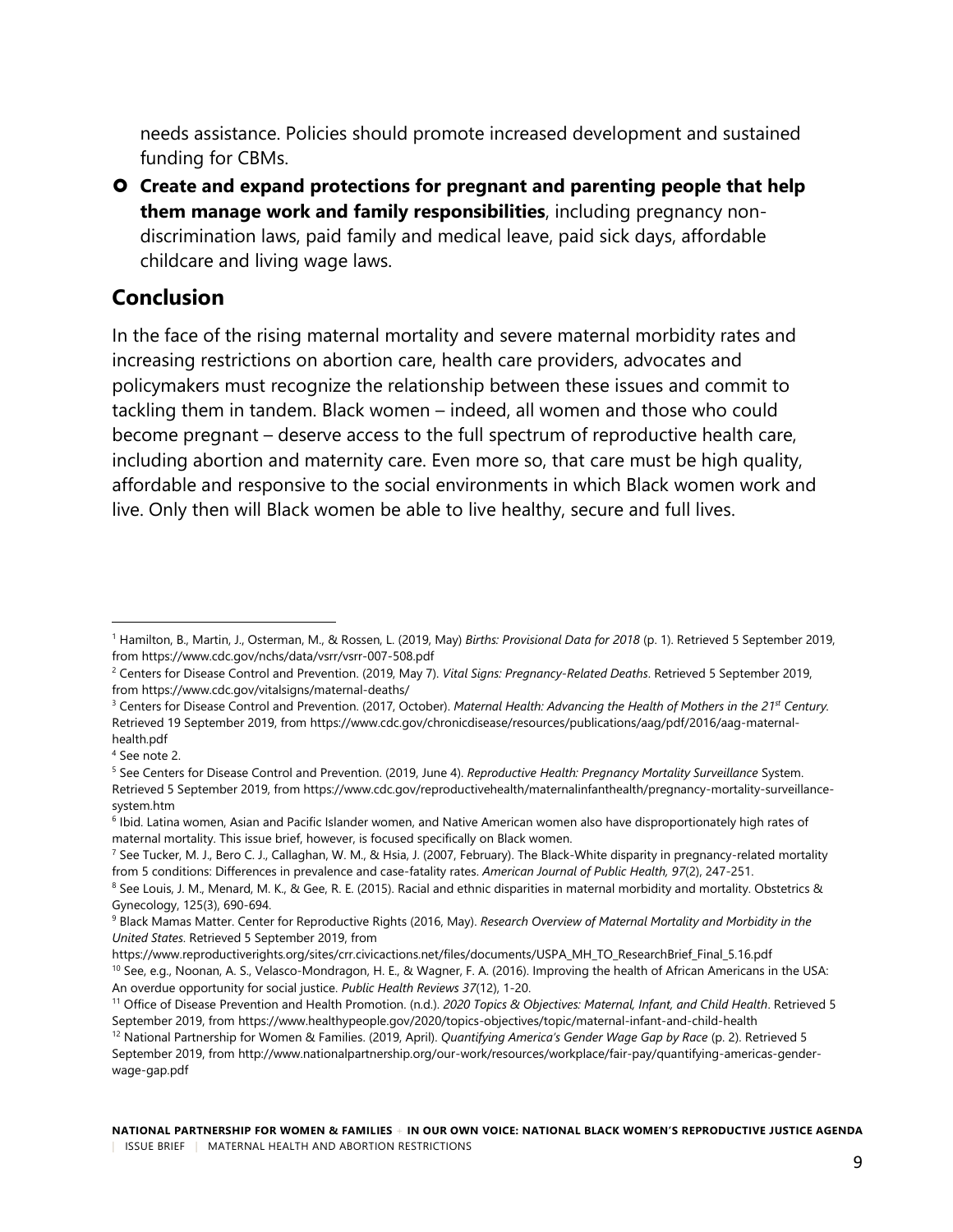<sup>13</sup> See National Partnership for Women & Families. (2019, April). *Black Women Experience Pervasive Disparities in Access to Health Insurance*. Retrieved 5 September 2019, fro[m http://www.nationalpartnership.org/our-work/resources/health-care/black-womens](http://www.nationalpartnership.org/our-work/resources/health-care/black-womens-health-insurance-coverage.pdf)[health-insurance-coverage.pdf](http://www.nationalpartnership.org/our-work/resources/health-care/black-womens-health-insurance-coverage.pdf)

<sup>14</sup> The Commonwealth Fund. (n.d.). *Health Insurance Survey Data Explorer*. Retrieved 5 September 2019, from <https://www.commonwealthfund.org/biennial-explorer-interactive>

<https://www.childtrends.org/indicators/late-or-no-prenatal-care> ("In 2017, late or no prenatal care was most likely to be reported by American Indian and Alaska Native, and non-Hispanic black women (12 and 10 percent of births, respectively). By contrast, only 6 and 5 percent of Asian or Pacific Islander and non-Hispanic white women, respectively, received late or no prenatal care.") <sup>16</sup> Office of Minority Health. (2019, August 22). *Profile: Black/African Americans*. Retrieved on 5 September 2019, from

<https://www.minorityhealth.hhs.gov/omh/browse.aspx?lvl=3&lvlid=61>

 $\overline{a}$ 

<sup>17</sup> See Alhusen, J. L., Bower, K., Epstein, E., & Sharps, P. (2016, November). Racial discrimination and adverse birth outcomes: An integrative review. *Journal of Midwifery & Women's Health 61*(6), 707-720.

<sup>18</sup> See Geronimus, A. T. (1992). The weathering hypothesis and the health of African-American women and infants: evidence and speculations. *Ethnicity & Disease, 2*(3), 207-221.

<sup>19</sup> Feagin, J. & Bennefield, Z. (2014, February). Systemic racism and U.S. health care. *Social Science and Medicine*, *103*, 7-14. <sup>20</sup> Robert Wood Johnson Foundation. (2017, December). *Discrimination in America: Experiences and Views of American Women.*  Retrieved 5 September 2019, from [https://www.rwjf.org/content/dam/farm/reports/surveys\\_and\\_polls/2017/rwjf441994](https://www.rwjf.org/content/dam/farm/reports/surveys_and_polls/2017/rwjf441994)

<sup>21</sup> See Agency for Healthcare Research and Quality. (2019, September). *2018 National Healthcare Quality & Disparities Report* (AHRQ Publication No. 19-0070-EF). Retrieved 17 September 2019, from

[https://www.ahrq.gov/sites/default/files/wysiwyg/research/findings/nhqrdr/2018qdr-final.pdf;](https://www.ahrq.gov/sites/default/files/wysiwyg/research/findings/nhqrdr/2018qdr-final.pdf) See note 9.

<sup>22</sup> Guttmacher Institute. (2017, October 19). *Abortion is a common experience for U.S. women, despite dramatic declines in rates*. [News release]. Retrieved 5 September 2019, from [https://www.guttmacher.org/news-release/2017/abortion-common-experience-us](https://www.guttmacher.org/news-release/2017/abortion-common-experience-us-women-despite-dramatic-declines-rates)[women-despite-dramatic-declines-rates](https://www.guttmacher.org/news-release/2017/abortion-common-experience-us-women-despite-dramatic-declines-rates)

<sup>23</sup> Nash, E., Mohammed, L., Cappello, O., Naide, S., & Ansari-Thomas, Z. (2019, July). *State Policy Trends at Mid-Year 2019: States Race to Ban or Protect Abortion.* Retrieved 5 September 2019 from Guttmacher Institute website:

<https://www.guttmacher.org/article/2019/07/state-policy-trends-mid-year-2019-states-race-ban-or-protect-abortion>

<sup>24</sup> Guttmacher Institute. (2019, August 15). *State Policy Updates: Major Developments in Sexual & Reproductive Health. Abortion: Abortion Bans*. Retrieved 5 September 2019, fro[m https://www.guttmacher.org/state-policy](https://www.guttmacher.org/state-policy)

<sup>25</sup> Guttmacher Institute. (2019, September 1). *State Funding of Abortion Under Medicaid*. Retrieved 5 September 2019, from <https://www.guttmacher.org/state-policy/explore/state-funding-abortion-under-medicaid>

<sup>26</sup> Guttmacher Institute. (2019, September 1). *Restricting Insurance Coverage of Abortion*. Retrieved 5 September 2019, from <https://www.guttmacher.org/state-policy/explore/restricting-insurance-coverage-abortion>

<sup>27</sup> Salganicoff, A., Sobel, L, & Ramaswamy, A. (2019, July). *The Hyde Amendment and Coverage for Abortion Services* (p. 2). Retrieved 5 September 2019 from Kaiser Family Foundation website[: http://files.kff.org/attachment/Issue-Brief-The-Hyde-Amendment-and-](http://files.kff.org/attachment/Issue-Brief-The-Hyde-Amendment-and-Coverage-for-Abortion-Services)[Coverage-for-Abortion-Services](http://files.kff.org/attachment/Issue-Brief-The-Hyde-Amendment-and-Coverage-for-Abortion-Services)

<sup>28</sup> See Advancing New Standards in Reproductive Health: University of California San Francisco. (2018, August). *Socioeconomic Outcomes of Women Who Receive and Women Who Are Denied Wanted Abortions*. Retrieved 5 September 2019, from [https://www.ansirh.org/sites/default/files/publications/files/turnaway\\_socioeconomic\\_outcomes\\_issue\\_brief\\_8-20-2018.pdf](https://www.ansirh.org/sites/default/files/publications/files/turnaway_socioeconomic_outcomes_issue_brief_8-20-2018.pdf) <sup>29</sup> See United States Census Bureau, American Fact Finder. (n.d.). Selected Population Profile in the United States. 2017 American Community Survey 1-Year Estimates. Retrieved 5 September 2019 from

[https://factfinder.census.gov/faces/tableservices/jsf/pages/productview.xhtml?pid=ACS\\_17\\_1YR\\_S0201&prodType=table](https://factfinder.census.gov/faces/tableservices/jsf/pages/productview.xhtml?pid=ACS_17_1YR_S0201&prodType=table) (From calculations based on regional data from the 2017 American Community Survey 1-Year Estimates, the estimates of Black alone or in combination with one or more races are spread out through the country as follows: 55.5 percent in the South, 17.5 percent in the Midwest, 17 percent in the Northeast, and 10 percent in the West.); See United States Census Bureau. (2011, September). The Black population: 2010 Census Briefs (C2010BR-06) (pp. 7, 9). Retrieved 5 September 2019, from

<https://www.census.gov/prod/cen2010/briefs/c2010br-06.pdf>("The Black alone-or-in-combination population represented 38 percent of the total population in Mississippi (see Table 5). This was followed by Louisiana (33 percent), Georgia (32 percent), Maryland (31 percent), South Carolina (29 percent), and Alabama (27 percent)."); see also In Our Own Voice: Black Women's Reproductive Justice Agenda. (2017, June). *The State of Black Women & Reproductive Justice* (p. 23). Retrieved 5 September 2019, from [http://blackrj.org/wp-content/uploads/2017/06/FINAL-InOurVoices\\_Report\\_final.pdf](http://blackrj.org/wp-content/uploads/2017/06/FINAL-InOurVoices_Report_final.pdf) (noting that "Black women . . . are likely to live in states with both coverage restrictions and other legal barriers. Women living in states that have the largest percentage of Black residents (i.e., Alabama, Georgia, Louisiana, Mississippi, North Carolina, and South Carolina) face numerous barriers to exercising their right to abortion.") (Citation omitted.); Guttmacher Institute. (2019, September 1). An Overview of Abortion Laws. Retrieved 5 September 2019, from<https://www.guttmacher.org/state-policy/explore/overview-abortion-laws> (Guttmacher notes that Louisiana has nine types of abortion restrictions [must be performed by a licensed physician; second physician must participate if at viability; prohibited except in cases of life or health endangerment at 20 weeks; "partial-birth" abortion banned; public funding limited to cases of life endangerment, rape and incest; providers may refuse to participate; mandated counseling on fetal pain and

**NATIONAL PARTNERSHIP FOR WOMEN & FAMILIES** + **IN OUR OWN VOICE: NATIONAL BLACK WOMEN'S REPRODUCTIVE JUSTICE AGENDA** | ISSUE BRIEF | MATERNAL HEALTH AND ABORTION RESTRICTIONS

<sup>15</sup> Child Trends. (2019, May 3). *Late or No Prenatal Care*. Retrieved 5 September 2019, from